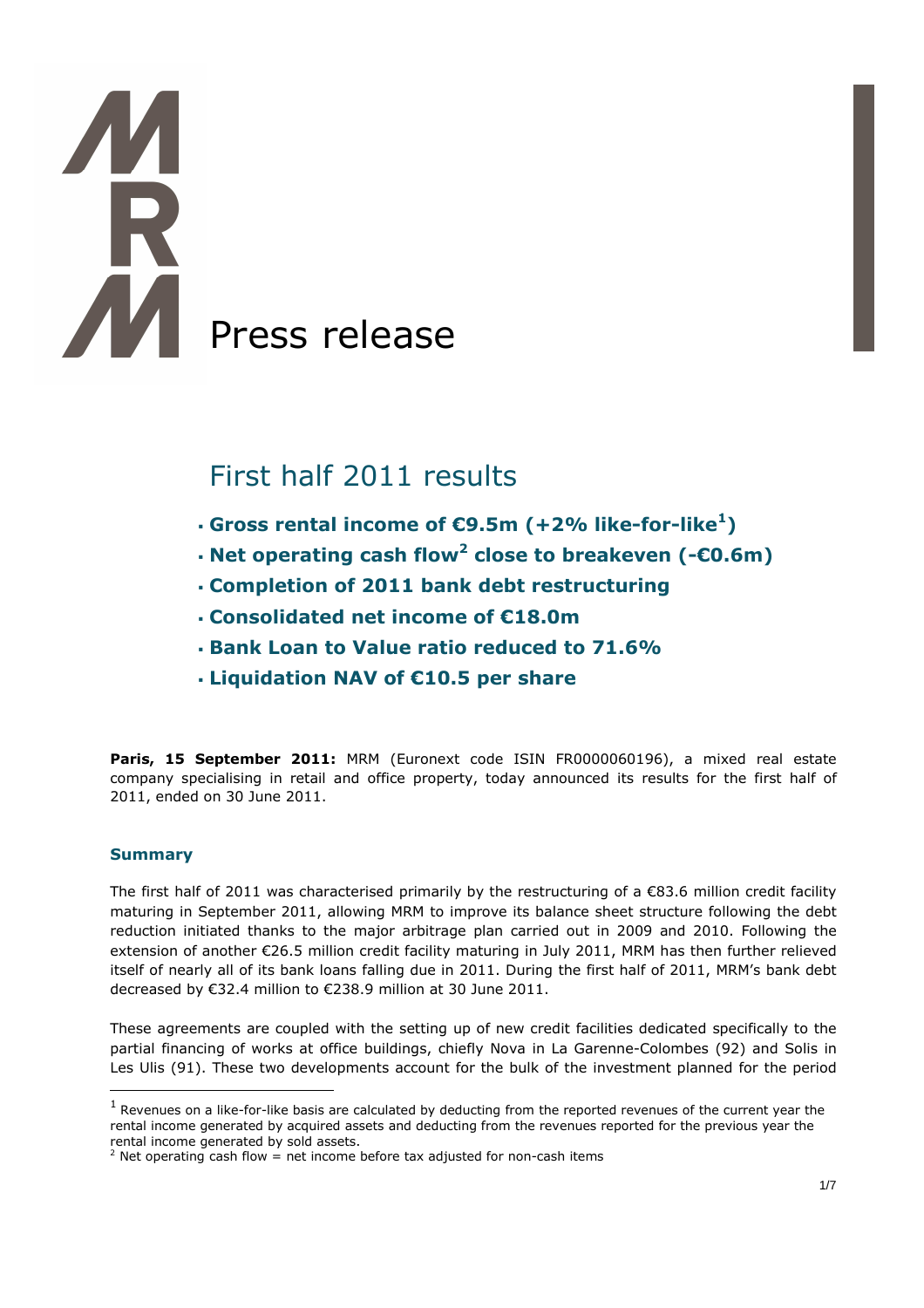from 2011-12. In addition, MRM will benefit from net cash generated by asset sales already planned between now and the end of the year. In June 2011, MRM signed a preliminary sales agreement for a complex of office buildings in Boulogne-Billancourt (92), which is due to be reiterated at the end of September 2011. In addition, the completion of the sale of a company owning two stabilised office buildings in Rueil-Malmaison (92) and Puteaux (92) is planned for the end of October 2011.

During the first half of 2011, MRM invested €3.5 million and sold €5.4 million of retail properties. The value of the portfolio rose from €339.7 million at 31 December 2010 to €333.6 million at 30 June 2011, representing a reduction in fair value of €4.2 million. Excluding the impact of asset sales, the value of the portfolio remained stable (-0.2%).

Gross rental income generated in the first half of the year fell to €9.5 million as a result of asset sales carried out in 2010. On a like-for-like basis, gross rental income increased by 2.0% relative to the first half of 2010 thanks to strong rental activity in retail properties.

MRM generated current operating income of €4.7 million compared with €9.5 million in the first half of 2010. The restructuring of debt maturing in September 2011 resulted in recognition of financial income of €23.9 million, leading MRM to generate net income of €18.0 million. MRM's equity therefore increased from €18.8 million at end-December 2010 to €36.9 million at end-June 2011. Liquidation NAV was €10.5 per share at 30 June 2011 compared with €5.4 per share at 31 December 2010. Thanks to the debt reduction carried out, the bank Loan to Value (LTV) ratio improved from 79.9% at end-December 2010 to 71.6% at end-June 2011. As expected, MRM generated net operating cash flow close to breakeven in the first half of 2011 (-€0.6 million).

**\* \* \* \* \*** 

## **Operations**

#### **Office portfolio**

Net annualised rental income<sup>3</sup> for the stabilised office portfolio was €8.6 million at 1 July 2011, an increase of 2.4% relative to 1 January 2011. During the first half of the year five new leases<sup>4</sup> were signed, representing annual rental income of €0.6 million. The occupancy rate for stabilised offices improved further to 98% at 1 July 2011 compared with 95% at 1 January 2011.

On 10 June 2011, the Group signed a preliminary sales agreement concerning offices in Boulogne-Billancourt (92) for €10.3 million excluding transfer taxes. This agreement is due to be reiterated in late September 2011.

The Group invested €3.2 million during the first half of the year in programmes relating to its portfolio of **value-added office assets**. Phase II of restructuring works at the Nova building in La Garenne-Colombes (92) has begun, with completion planned for the first half of 2012. Works to adapt the Solis building in Les Ulis (91) to the tenant's requirements are also in progress and due to be completed in the fourth quarter of 2011. With the tenant having moved into the premises in early September, the lease - which covers the entire building – is already in force. It is contractually due to come into effect on 1 December for a term of nine years, including a firm period of six years.

During the first half of the year, the marketing of vacant space at multi-tenant buildings such as Delta in Rungis (94) continued. Two new leases were signed during the first half of the year representing annual rental income of €0.1 million.

<sup>4</sup> New leases or leases renegociated on improved terms



 $\overline{a}$ 

 $3$  Excluding taxes, charges, rent-free periods and improvements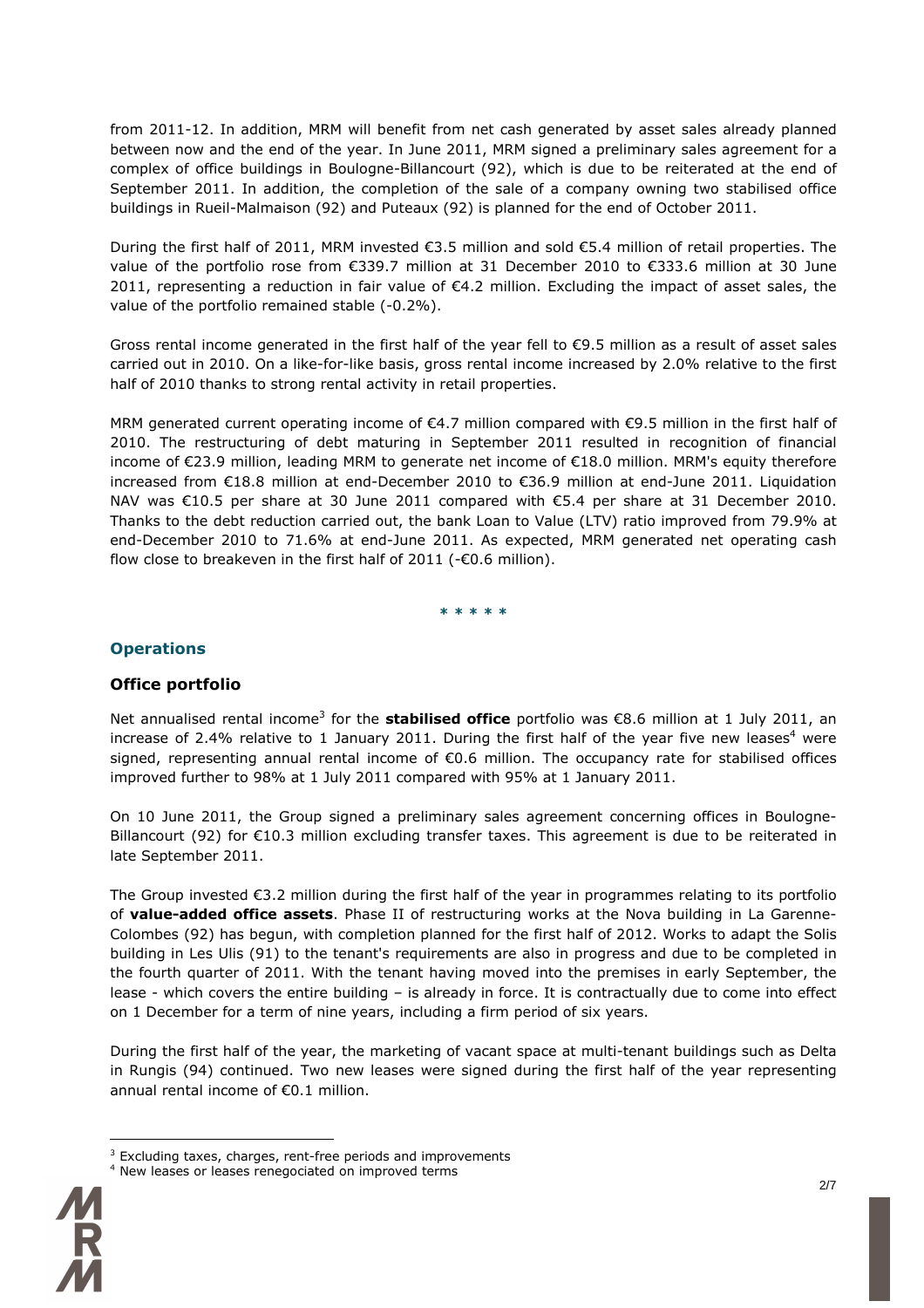Net annualised rental income for the entire sub-portfolio of **value-added office assets** was €1.3 million at 1 July 2011 compared with €1.2 million at 1 January 2011. The occupancy rate at 1 July 2011 was 16%.

#### **Retail portfolio**

Net annualised rental income for the **retail** portfolio came to €8.4 million at 1 July 2011, an increase of 5.1% relative to 1 January 2011 (adjusted for asset sales carried out during the first half of the year). During the first half of the year six new leases were signed, representing annual rental income of €0.2 million. At 1 July 2011, the retail portfolio occupancy rate remained at a high level of 93%.

#### **Portfolio at 30 June 2011**

The value<sup>5</sup> of MRM's portfolio decreased by  $\epsilon$ 6.1 million during the first half of the year from  $\epsilon$ 339.7 million at 31 December 2010 to €333.6 million at 30 June 2011. This reflects the sale of five retail properties for €5.4 million during the first half of 2011, as well as investment in value-enhancement works of €3.5 million. Excluding asset sales and investment, the change in the fair value of the portfolio was -€4.2 million. Adjusted for asset sales, the value of the portfolio remained stable  $(-0.2\%)$ .

| Portfolio value<br>In $\epsilon$ million | 30.06.2011 | 31.12.2010<br>adjusted for<br>asset sales | 31.12.2010 |
|------------------------------------------|------------|-------------------------------------------|------------|
| Stabilised offices                       | 116.4      | 116.6                                     | 116.6      |
| Office value-added opportunities         | 77.0       | 80.8                                      | 80.8       |
| Retail property                          | 140.3      | 137.0                                     | 142.4      |
| <b>Total MRM</b>                         | 333.6      | 334.4                                     | 339.7      |

At end-June 2011, the value of MRM's property portfolio was split as follows: stabilised office properties 35%, value-added office assets 23% and retail properties 42%. While all office properties are in the Paris region, the Group's retail properties are in the Paris region and the provinces.

The property portfolio as a whole represents a total area of 167,079 sqm, with an average portfolio occupancy rate of 68%. Excluding office value-added assets, the occupancy rate is 94%. At 1 July 2011, total net annualised rental income came to €18.3 million.

#### **First half 2011 results**

MRM generated consolidated revenues of €9.5 million in the first half of 2011, of which 50% relates to gross rental income from offices and 50% from retail property. The decline in consolidated revenues relative to the first half of 2010 ( $\epsilon$ 14.4 million) reflects primarily the major programme of asset sales carried out in 2010. On a like-for-like basis<sup>3</sup>, gross rental income rose by 2.0%.

<sup>&</sup>lt;sup>5</sup> Value excluding transfer taxes, based on appraisals as of 30 June 2011 performed by Catella (offices) and Savills (retail) and including held-for-sale assets recognised in accordance with IFRS



 $\overline{a}$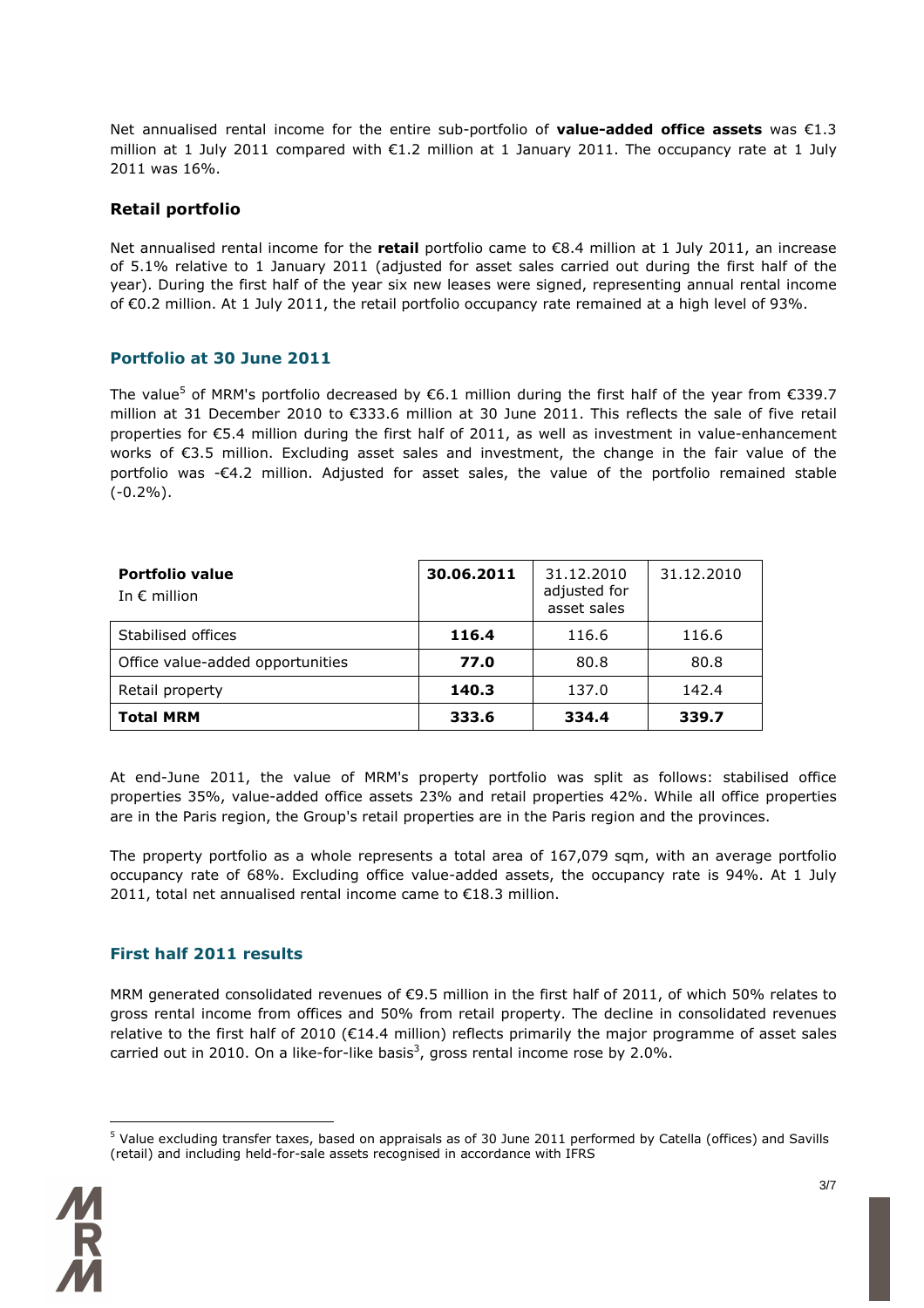On a like-for-like basis, revenues from office properties fell by 0.8%, relating primarily to the revision of rents for two leases at Rueil-Malmaison (92) and Puteaux (92) following their early renewal for a firm period of seven years, as well as movements by tenants. New leases<sup>6</sup> coming into effect only partly made up for the vacating of certain premises.

On a like-for-like basis, retail property revenues rose by 5.0%. The vacating of premises - particularly in Tours (37) in order to allow for the start of renovation works at the Galerie du Palais - was largely offset by new leases<sup>6</sup> coming into effect.

| <b>Simplified IFRS income statement</b><br>In $\epsilon$ million | H <sub>1</sub><br>2011 | H1<br>2010 | $\frac{0}{0}$<br>change | % change<br>lfl |
|------------------------------------------------------------------|------------------------|------------|-------------------------|-----------------|
| Gross rental income                                              | 9.5                    | 14.4       | $-34.2%$                | $+2.0%$         |
| of which Retail                                                  | 4.8                    | 6.5        | $-26.5%$                | $+5.0%$         |
| of which Offices                                                 | 4.7                    | 7.9        | $-40.3%$                | $-0.8%$         |
| Property expenses                                                | (1.3)                  | (1.6)      | $-20.0\%$               |                 |
| <b>Net rental income</b>                                         | 8.2                    | 12.8       | $-35.9%$                |                 |
| Current operating income and expenses                            | (3.5)                  | (3.4)      | $+3.4%$                 |                 |
| <b>Current operating income</b>                                  | 4.7                    | 9.5        | $-49.9%$                |                 |
| Net book value of assets sold                                    | 1.0                    | (2.9)      |                         |                 |
| Change in fair value of investment                               |                        |            |                         |                 |
| properties                                                       | (4.2)                  | (0.7)      |                         |                 |
| Other operating income and expense                               | (0.6)                  | 0.3        |                         |                 |
| <b>Operating income</b>                                          | 1.0                    | 6.2        | $-84.0%$                |                 |
| Net cost of debt                                                 | (4.4)                  | (5.1)      | $-13.6%$                |                 |
| Other financial income (expense)                                 | 21.5                   | (1.6)      |                         |                 |
| Net income before tax                                            | 18.1                   | (0.5)      |                         |                 |
| Taxes                                                            | (0.0)                  | (0.1)      |                         |                 |
| Consolidated net income                                          | 18.0                   | (0.6)      |                         |                 |
| Net earnings per share $(\epsilon)$                              | 5.19                   | (0.17)     |                         |                 |

*(A limited review has been performed by auditors on these results)* 

Net rental income (after non-recovered property expenses) amounted to €8.2 million. Current operating expenses increased by 3.4% from €3.4 million in the first half of 2010 to €3.5 million in the first half of 2011. Current operating income fell by 50% to €4.7 million compared with €9.5 million in the first half of 2010, reflecting the programme of asset sales carried out.

Having benefited from non-recurring operating income of €0.3 million in the first half of 2010, MRM incurred non-current operating expenses of €0.6 million in the first half of 2011. Taking account of income of €1.0 million relating to the disposal of assets corresponding to earn-out payments on the sale of the Marques Avenue A6 factory outlet centre in December 2010 and the change in the fair value of the portfolio (-€4.2 million), operating income came to €1.0 million compared with €6.2 million in the first half of 2010.

In view of the reduction in bank debt and despite the rise in interest rates, MRM's net cost of debt decreased by 13.6% from €5.1 million in the first half of 2010 to €4.4 million. The restructuring agreement signed on 17 February 2011 concerning a €83.6 million credit facility resulted in the recognition of financial income of €23.9 million. This restructuring agreement also resulted in consulting fees that make up the total amount of other financial expenses of  $\epsilon$ 1.3 million. Overall, other financial income and expenses represented income of €21.5 million compared with an expense of €1.6 million in the first half of 2010.

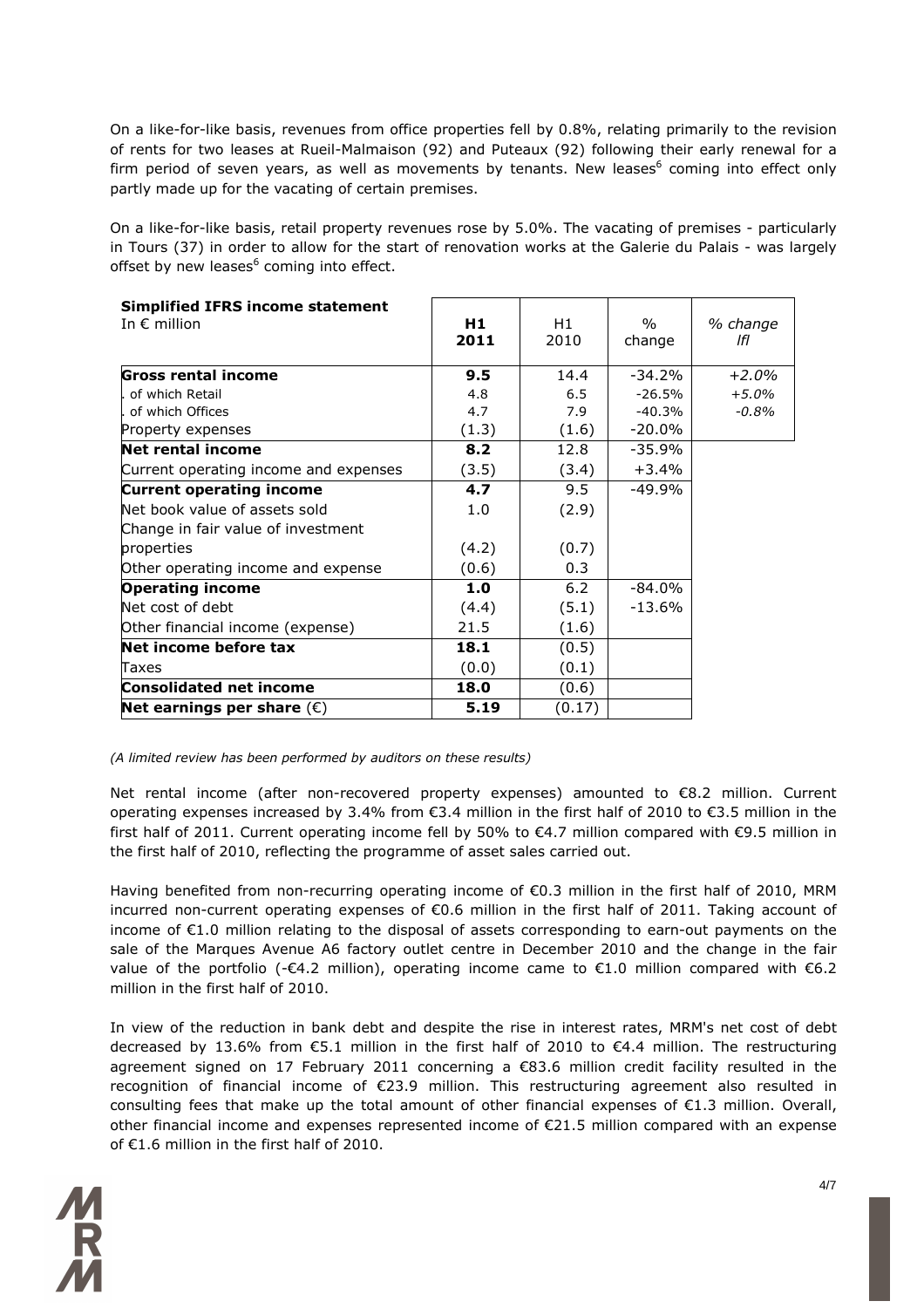Net income for the first half of 2011 therefore came to €18.0 million - equal to €5.19 per share compared with a net loss of -€0.6 million in the first half of 2010.

## **Net operating cash flow<sup>2</sup>**

The fall in EBITDA from €10.0 million in the first half of 2010 to €5.3 million in the first half of 2011 reflects mainly the reduction in net rental income relating to asset sales carried out. While MRM benefited from a reduction of €1.2 million in net financial expenses, it had to pay out professional fees of  $\epsilon$ 1.3 million relating to the major bank debt restructuring agreement. Net operating cash flow<sup>2</sup> came to - $\epsilon$ 0.6 million compared with  $\epsilon$ 4.5 million in the first half of 2010.

#### **Balance sheet, cash position and NAV**

While the value of investment properties rose from €267.9 million to €282.2 million during the first half of the year, assets held for sale represented just €51.4 million compared with €71.8 million at 31 December 2010.

MRM's bank debt stood at €238.9 million at the end of the first half of 2011 compared with €271.3 million at 31 December 2010. This reduction of €32.4 million is mainly thanks to the major restructuring agreement signed in February 2011. Repayments made to banks within the framework of asset sales and the various contractual amortizations made in the first half of the year also helped to reduce the Group's debt.

On 9 June 2011, MRM announced the signature of an agreement concerning extending by three years the maturity of a €26.5 million credit facility secured against a portfolio of office properties. The maturity date of this credit facility has now been extended from July 2011 to June 2014. As a result of the agreement, MRM's debt maturing in 2011 stood at just €2.8 million at 30 June 2011.

Bank debt now represents 71.6% of the value of the portfolio compared with 79.9% at the end of 2010. The average margin of debt is 171 basis points (excluding set-up costs). 100% of variable-rate debt is hedged by financial instruments such as caps. MRM also benefits from a €54 million bond maturing at the end of 2013.

| <b>IFRS simplified balance sheet</b><br>In $\epsilon$ million | 30.06.2011 | 31.12.2010 |
|---------------------------------------------------------------|------------|------------|
| Investment properties                                         | 282.2      | 267.9      |
| Assets held for sale                                          | 51.4       | 71.8       |
| Current receivables/assets                                    | 19.7       | 170.1      |
| Cash and cash equivalents                                     | 6.4        | 12.2       |
| <b>Total assets</b>                                           | 359.7      | 369.0      |
| Equity                                                        | 36.9       | 180.8      |
| Issued bonds                                                  | 54.0       | 54.0       |
| Bank loans                                                    | 238.9      | 271.3      |
| Other debts/liabilities                                       | 29.9       | 24.9       |
| <b>Total equity and liabilities</b>                           | 359.7      | 369.0      |

*(A limited review has been performed by auditors on these results)* 

Cash and cash equivalents decreased by  $\epsilon$ 5.8 million from  $\epsilon$ 12.2 million at 31 December 2010 to  $\epsilon$ 6.4 million at 30 June 2011, notably as a result of investment for an amount of €3.5 million in the first half of the year.

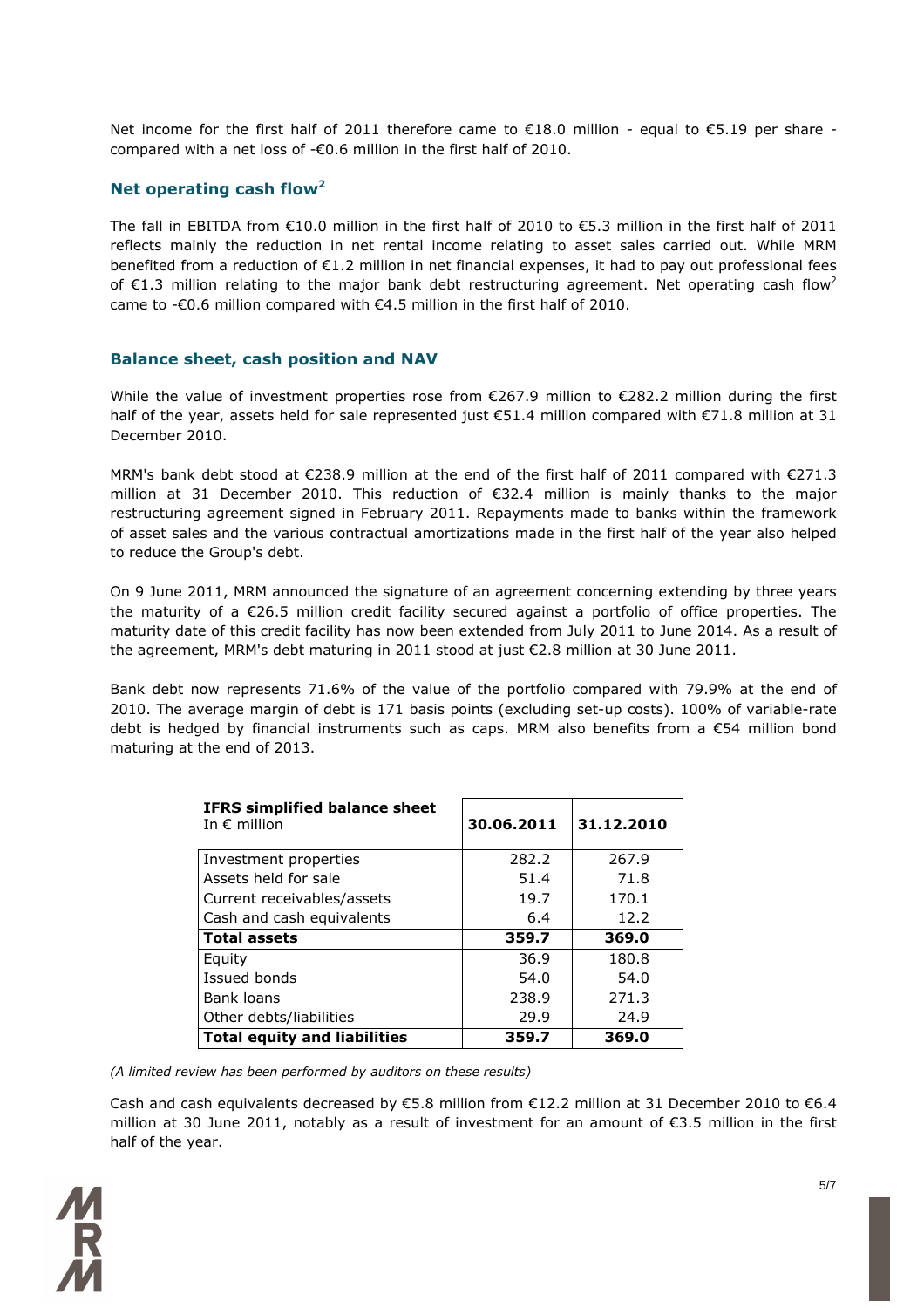Thanks to net income generated over the period, MRM's equity increased to  $\epsilon$ 36.9 million compared with €18.8 million at the end of 2010.

At 30 June 2011, liquidation NAV was €10.5 per share compared with €5.4 per share six months earlier, while replacement NAV was €15.9 per share compared with €10.9 per share six months earlier.

| Net asset value           | 30.06.2011 | 31.12.2010 |
|---------------------------|------------|------------|
| Liquidation NAV per share | €10.5      | €5.4       |
| Replacement NAV per share | €15.9      | €10.9      |

#### **Recent events and outlook**

On 1 July 2011, MRM signed a lease agreement with Pôle emploi*,* the French public employment service, for the Cap Cergy multi-tenant property in Cergy-Pontoise (95). The nine-year lease, including a firm period of six years, concerns an area of 2,800 sqm (out of a total of 12,900 sqm) and is due to take effect in the fourth quarter of 2011 after works currently in progress are completed by the owner.

On 5 August 2011, MRM signed an agreement concerning the sale of two fully let office buildings in Puteaux (92) and Rueil-Malmaison (92). This transaction, which will be completed in the fourth quarter of 2011 in the form of the sale of the wholly-owned subsidiary of MRM owning the properties, is based on a valuation of €39.6 million for the two buildings.

As a result of all of these asset sales, MRM will generate net cash of €8.3 million after disposal costs and repayment of bank loans secured against these assets.

As regards the outlook, MRM's priority plan is to complete redevelopment works at the Nova building in La Garenne-Colombes (92) and works to adapt the Solis building in Les Ulis (91) to the needs of the tenant, as well as owner's works in Cap Cergy in Cergy-Pontoise (95) following the signature of the lease with Pôle emploi. Planned capex over the period from July 2011 to the end of 2012 amounts to a total of €21.9 million (excluding interest to be capitalised). To achieve this, MRM benefits from additional credit facilities of a total of €9.9 million made available by banks during the recent restructuring and renegotiation of bank loans maturing in 2011.

In the second half of 2011, MRM expects to generate net operating cash flow close to breakeven.

Jacques Blanchard, Chairman and Chief Executive Officer of MRM, comments: *"Having successfully made the necessary adjustments to our operations in 2009 and 2010 and then finalised the restructuring of our short-term bank debt during the first half of the year, 2011 constitutes a transition year for MRM. With our overhauled balance sheet and forthcoming completion of value-enhancement works at properties in our portfolio, the Board of Directors is continuing to work on deciding MRM's future strategic options. On an operating level, in addition to the letting of vacant premises, our priority is now to finish the works initiated at three of our office properties, in particular the Nova building in La Garenne-Colombes. The announced sales of some of our stabilised properties will contribute to the financing of these works".*

*The 2011 interim financial report is available on the www.mrminvest.com website, in the "AMF regulated information" section.*